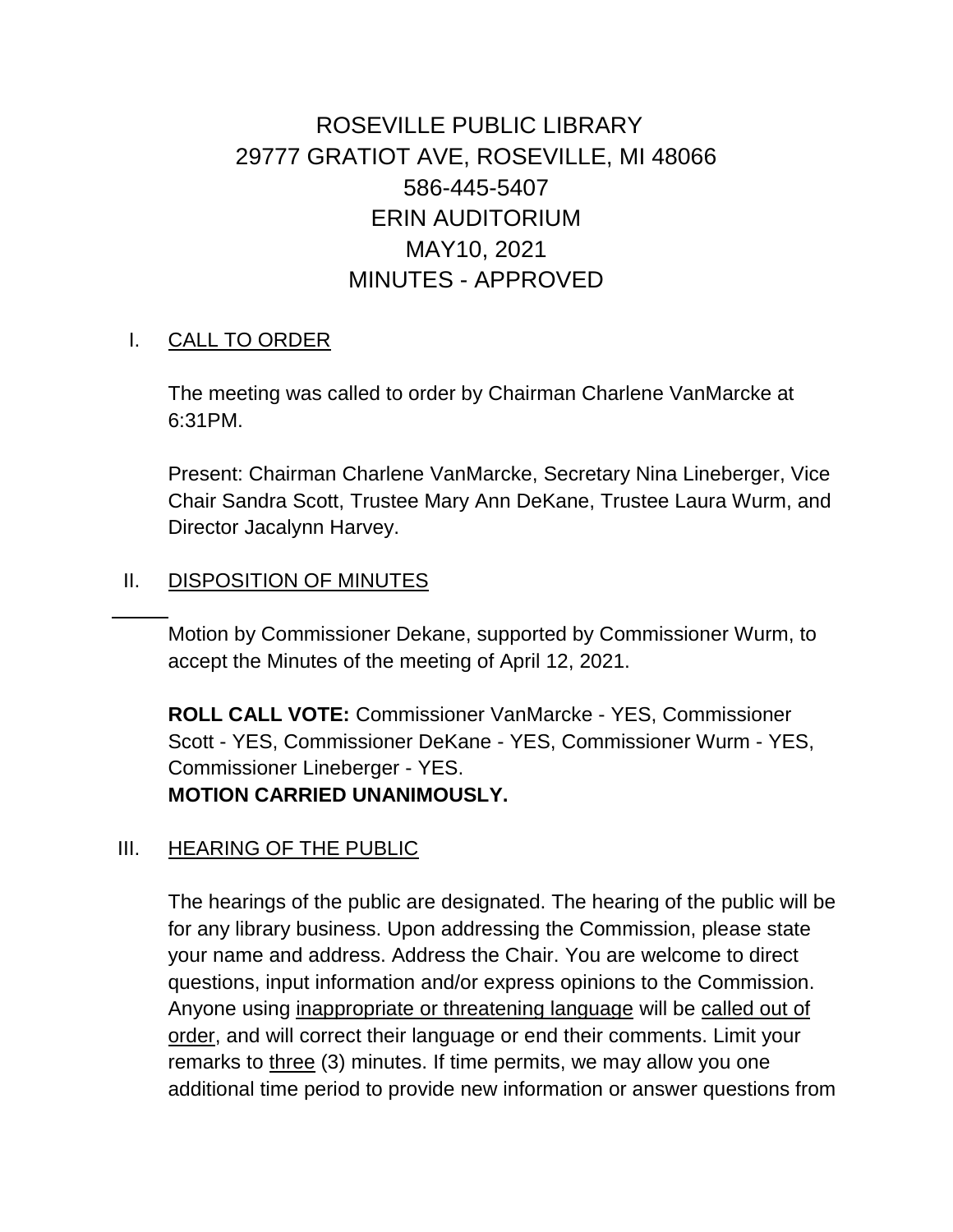the Trustees. Anyone not adhering to these rules will be called out of order by the Chair.

### IV. REPORT OF THE DIRECTOR

- 1. Library Update and Donations Report
	- A. Summer hours begin on May 24, 2021: Monday thru Thursday 9:00AM - 8:00PM, Friday 9:00AM - 5:00PM, closed Saturday.
	- B. The Library will be closed May 31, 2021 in observance of Memorial Day.
	- C. The Library Commission will not meet in June or July per Commission by-laws. Meetings resume in August 2021.
	- D. The Library will continue to offer curbside pickup for books, though the signage has been taken down.
	- E. Director Harvey donated three books to the library: *What Will You Dream of Tonight?* In honor of Jim Harvey, *Every Night is Pizza Night* in honor of Deanna Hoisington, and *There is a Rainbow* in memory of Bill Hoisington.
- 2. Library Programs, Services, and Collections
	- A. Summer Reading Challenge begins June 21 for all ages. This year's theme is Tales & Tails.
	- B. The library intends to collaborate with the Rec Authority for outdoor programs, including a Birds of Prey presentation. Will also be focusing on more outdoor crafts/activities on Library grounds as well.
	- C. The City of Roseville purchased a new automated payroll/benefits system after a long trial period. Director Harvey received the initial training on May 7, and is looking forward to the ease this program will bring to the process.
- 3. Library Statistics
- 4. Budget and Bills

Commissioner DeKane motioned to accept bills. Supported by Commissioner Scott.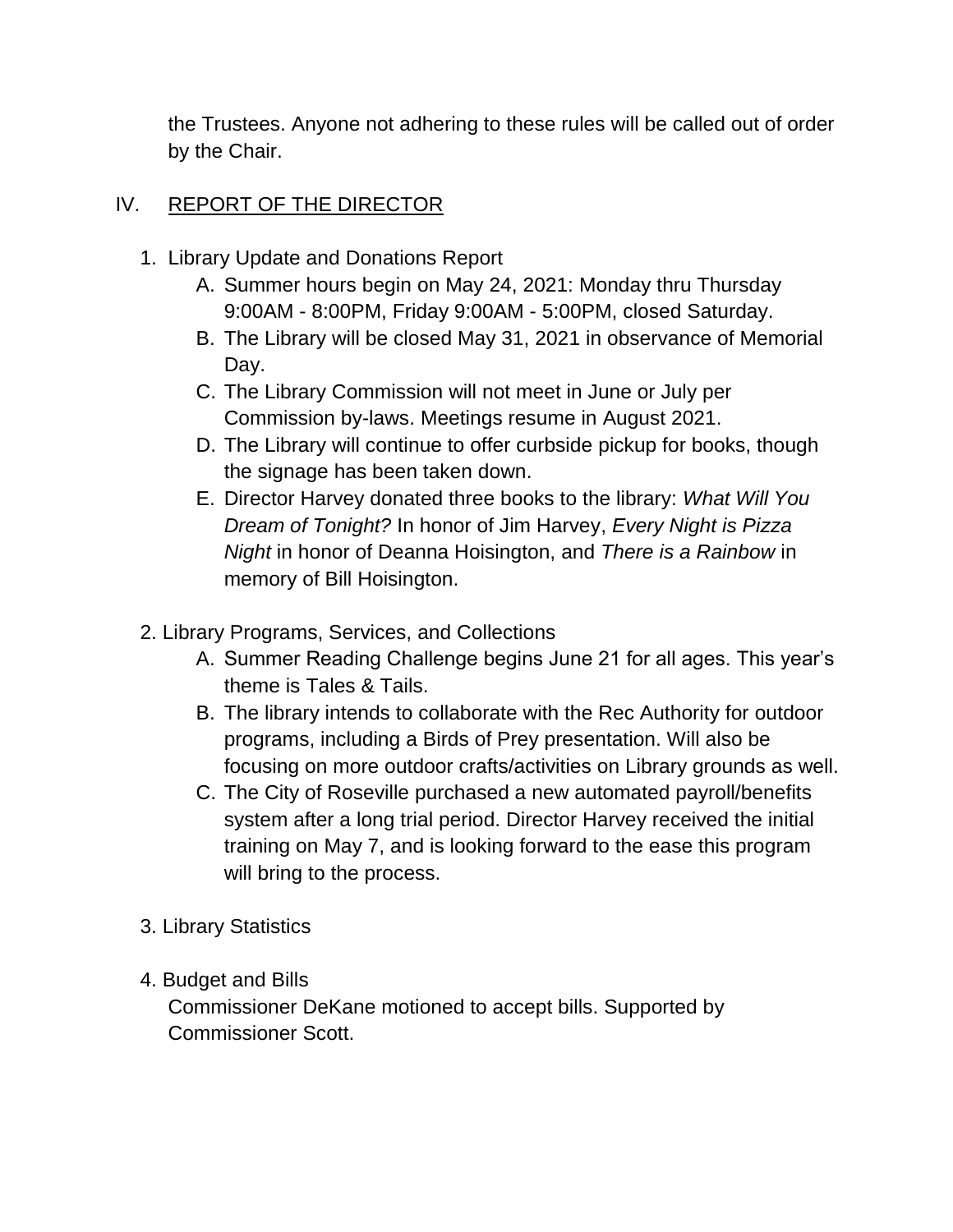**ROLL CALL VOTE:** Commissioner VanMarcke - YES, Commissioner Scott - YES, Commissioner DeKane - YES, Commissioner Wurm - YES, Commissioner Lineberger - YES. **MOTION CARRIED UNANIMOUSLY.**

### V. SUBURBAN LIBRARY COOPERATIVE

1. Fraser Library will be sponsoring a grant application for home delivery of materials to eligible patrons by each library in the cooperative. Due to slowdowns at the Post Office, funding would potentially be for a delivery van for drop offs.

### VI. COMMUNICATIONS

## VII. UNFINISHED BUSINESS

### 1. Personnel

- A. New clerk Amanda (Mandee) Maola has started.
- B. Nora Montgomery was hired for a part time position and is beginning to design an outreach program or seniors.
- C. Tracy Malek was hired for a part time position in both adult and youth services. She will be going into schools for Library promotions.
- D. Two employees have left employment with the Library.
- E. Still looking for a Youth Services Coordinator. The job will be reposted in the Summer.
- 2. Revised Volunteer Procedure

Commissioner Scott motioned to withdraw the Teen Volunteer Policy and replace it with the Teen Volunteer Procedure. Commissioner Wurn supported the motion.

**ROLL CALL VOTE:** Commissioner VanMarcke - YES, Commissioner Scott - YES, Commissioner DeKane - YES, Commissioner Wurm - YES, Commissioner Lineberger - YES. **MOTION CARRIED UNANIMOUSLY.**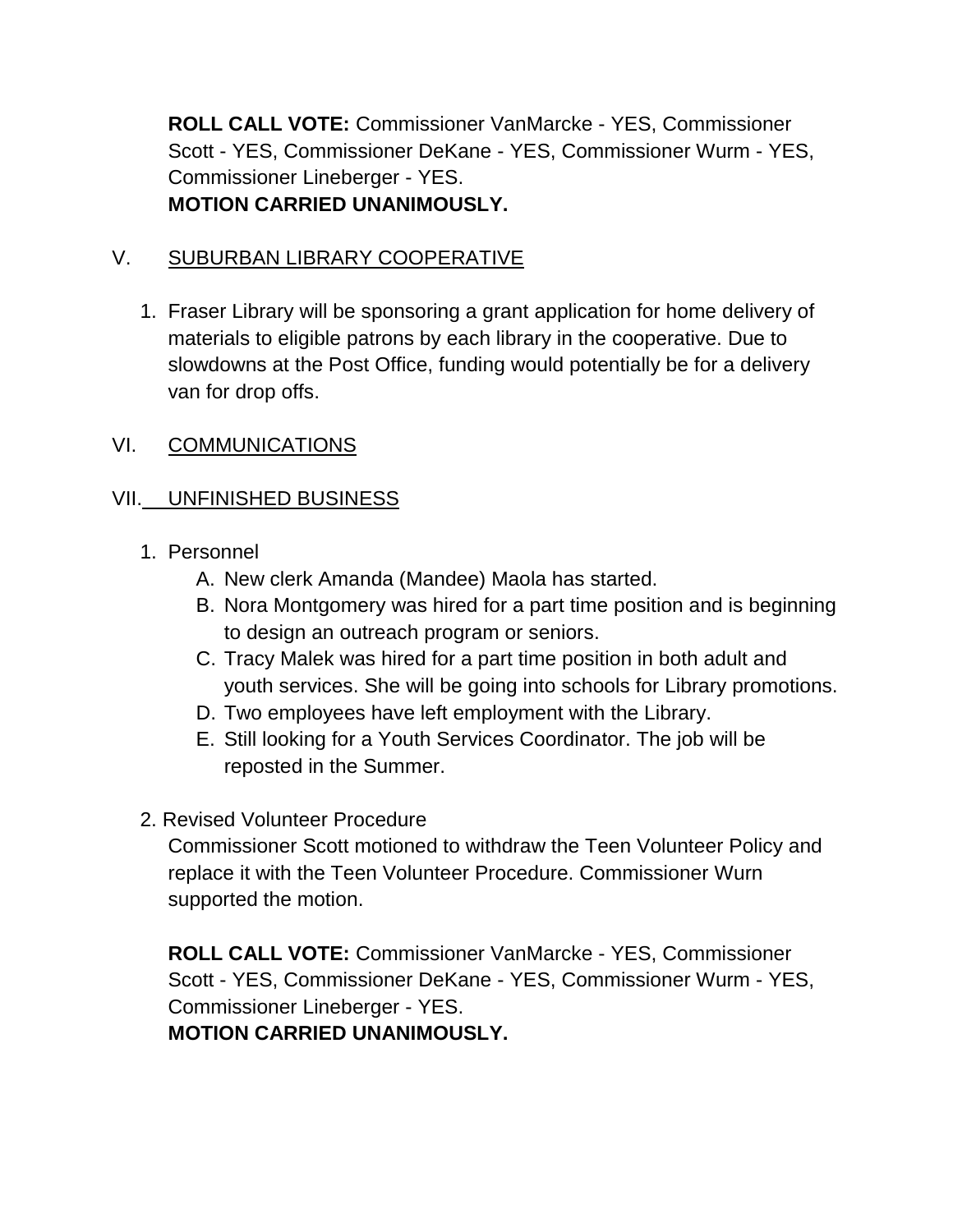3. FOIA Policy and Documents to review.

Commissioners were given copies of the new FOIA policy to review for discussion and possible approval at the August meeting.

- 4. Building and Grounds
	- A. New Bike racks were installed, paid for by the Friends of the Library.
	- B. Damaged paint on awning has been repaired.
	- C. LSI completed spring cleaning landscaping with mulch and an extension of one garden bed.
	- D. Contracted Abel Electronics to extend the PA system wiring so that the PA system case could be moved from the Youth Office to the staff work area.
	- E. Still to be done: bat house needs to be hung, door needs to be painted, and certain light poles need to come down.

### VIII. NEW BUSINESS

1. Library Trustee Appointment Trustee Nina Lineberger's term is up for renewal to July 1, 2026.

Commissioner DeKane motioned to recommend Commissioner Lineberger to the Mayor and City Council for approval of a renewed term. Commissioner Wurn supported the motion.

**ROLL CALL VOTE:** Commissioner VanMarcke - YES, Commissioner Scott - YES, Commissioner DeKane - YES, Commissioner Wurm - YES. **MOTION CARRIED UNANIMOUSLY.**

2. Policies To Review

Commissioners received copies of updated policies to review for discussion at the August meeting: Patron Behavior Policy and Gift and Donation Policy.

3. The Library would like to offer more locations for new employee health screening so as to be more flexible with job candidates living farther away.